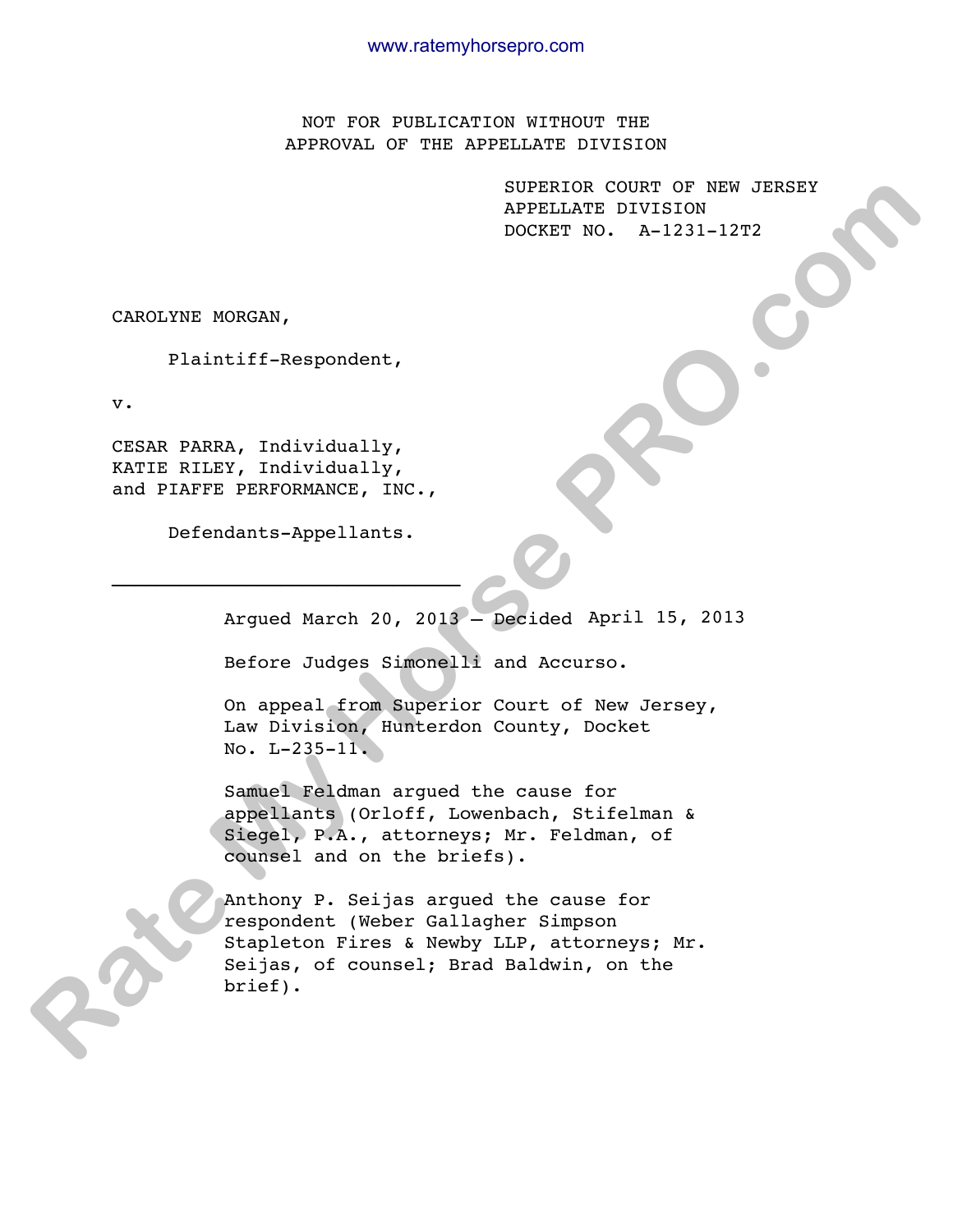PER CURIAM

 Defendants Cesar Parra, Katie Riley and Piaffe Performance, Inc. appeal from the denial of their motion to compel arbitration. Because we conclude that the contract between the parties contained an enforceable, unambiguous two-stage alternative dispute resolution (ADR) clause, we reverse.

 Plaintiff Carolyne Morgan of Savannah, Georgia entered into two contracts for the purchase of fractional interests in two Westphalian dressage horses from defendants in Hunterdon County. Both contracts, styled as bills of sale and requiring payment in euros, contained substantially identical mediation and arbitration clauses.

H. Mediation and Arbitration

In the event of any dispute or disagreement relating in any manner whatsoever to this AGREEMENT the parties agree and consent to engage in mediation in a good faith effort to resolve the dispute amicably before either party resorts to court action. Mediation shall be conducted by and according to the rules of the Equine Dispute Resolution Service (EDRS) and shall be commenced within 45 days of such disagreement or the request of either party to mediation. In the event that the parties are unable to successfully resolve said dispute through said mediation, then, in that event, the parties agree to submit the dispute to binding arbitration before a mutually acceptable arbitrator by and according to the rules of Equine Dispute Resolution Service (EDRS), within 30 days of any declaration of impasse by EDRS. Each Inc. appeal from the denial of their motion to compel<br>arbitration. Because we conclude that the contract between the<br>particle contained an enforceable, unambiguous two-stage<br>alternative dispute resolution (ADR) clause, we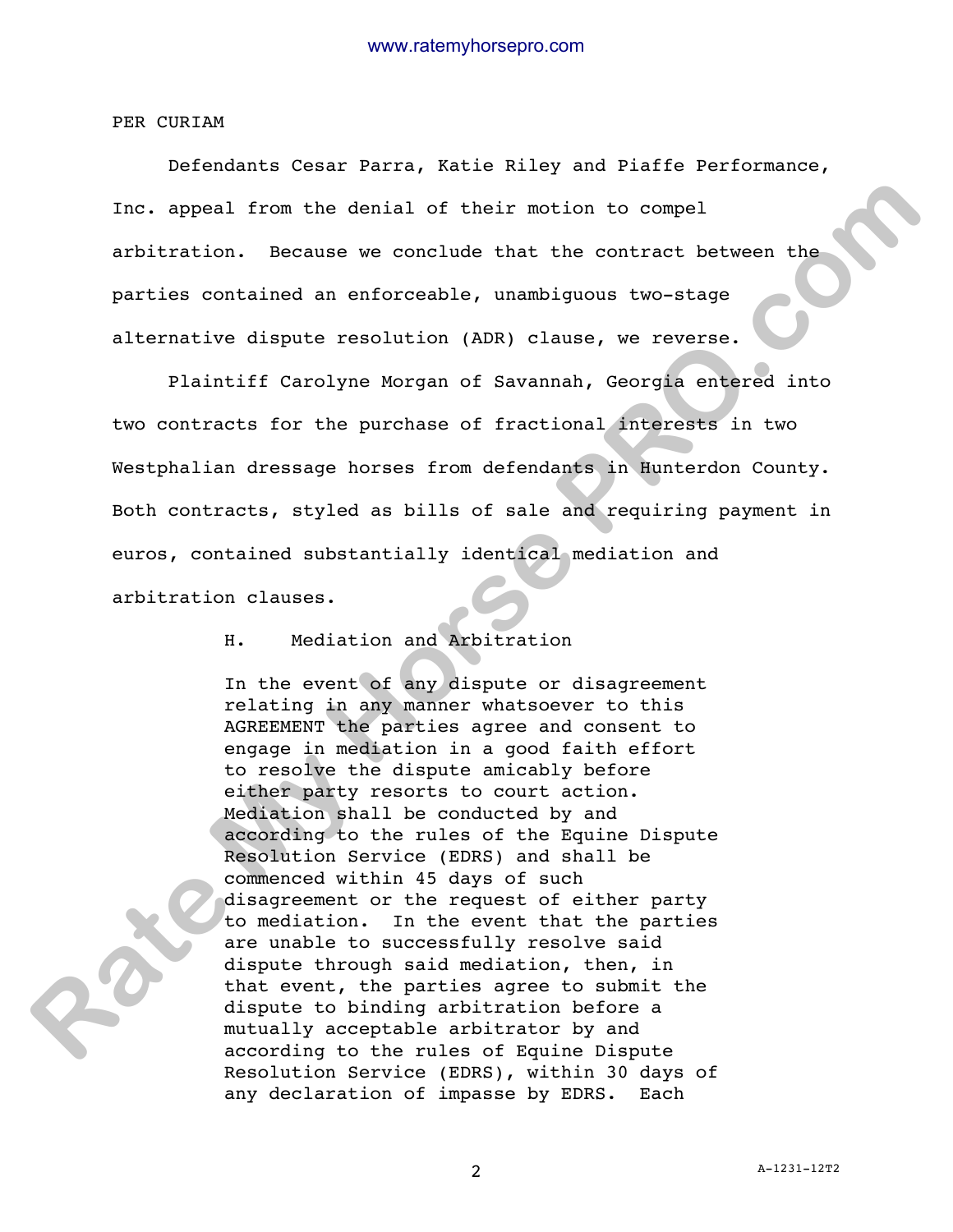party shall be entitled to representation by counsel in any mediation or arbitration. The parties agree to submit the question of the payment of mediation and arbitration expenses of both parties to the mediator or arbitrator as well.

After a dispute arose over the horses, plaintiff filed a complaint in Superior Court alleging breach of contract, misrepresentation, fraud, and consumer fraud. Defendants filed a motion to dismiss and to compel plaintiff to proceed with mediation and arbitration. In opposition, plaintiff argued that the clause did not extend to her consumer fraud claim, was unenforceable because EDRS was no longer in operation, and invalid because the contract was procured by fraud. Plaintiff did not argue that the clause was ambiguous.

The trial court granted the motion and ordered the parties to mediation. Specifically, the court rejected plaintiff's argument that the clause did not extend to her consumer fraud claim. The judge reasoned that the clause was as broad as the one in Martindale v. Sandvik, Inc., 173 N.J. 76 (2002), and that plaintiff's consumer fraud claim related precisely to the subject of the contract - the sale of the horses. The court also rejected the claim that EDRS's inability to serve could nullify the clause, as N.J.S.A. 2A:23B-11(a) provides that the court shall appoint an arbitrator if the parties' method of arbitration fails or an arbitrator is unable to act. The court the payment of modiation and arbitration reduces<br>expenses of both parties to the mediator or<br>arbitrator as well.<br>After a dispute arose over the horses, plaintiff filed a<br>complaint in superior Court alleging breach of contr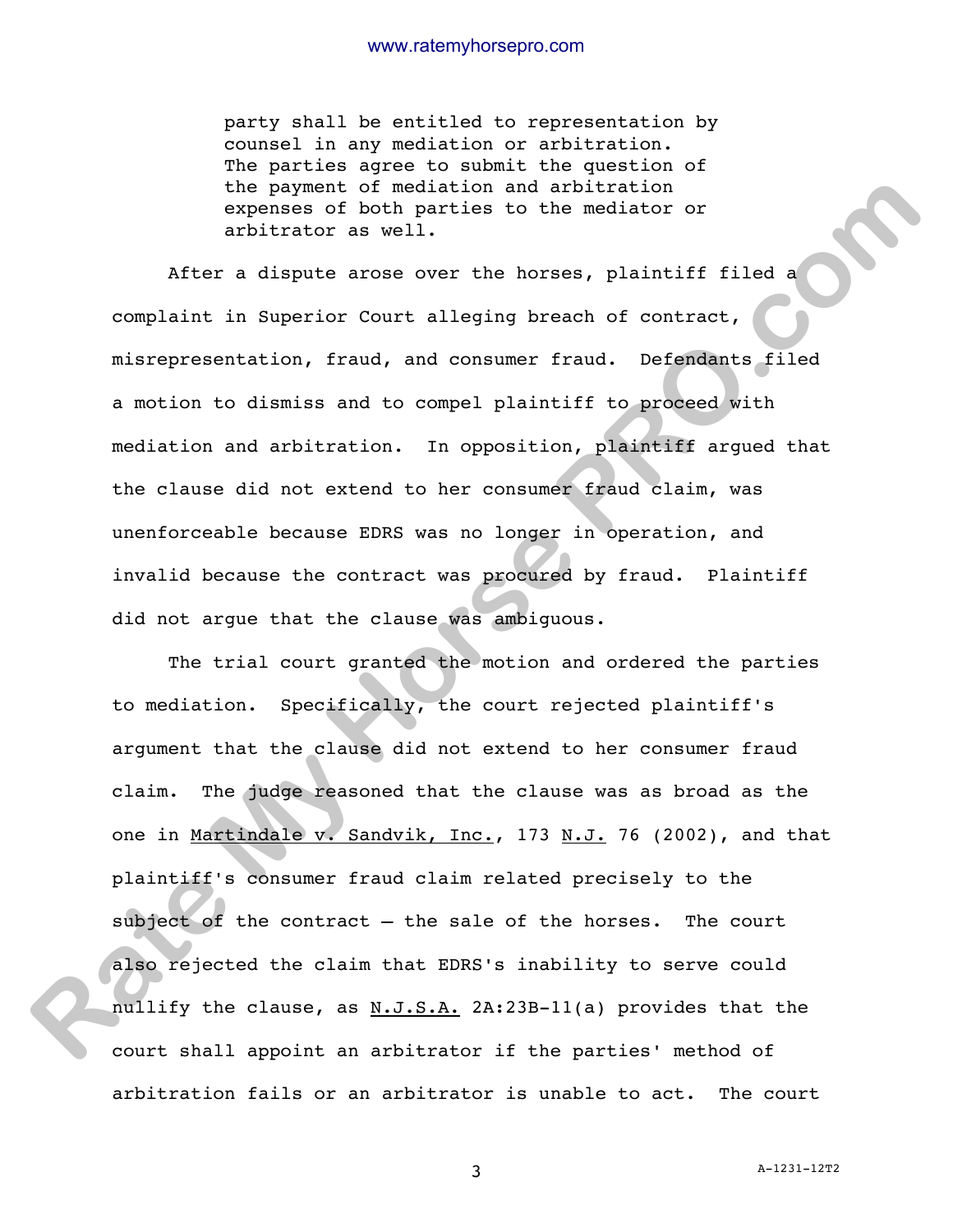rejected plaintiff's final argument that the clause was invalid because of fraud on the basis of  $N.J.S.A.$  2A:23B-6(c), which provides that an arbitrator is to determine whether a contract containing a valid agreement to arbitrate is enforceable, and Moore v. Woman to Woman Obstetrics & Gynecology, L.L.C., 416 N.J. Super. 30, 36-37, n.1 (App. Div. 2010), holding that fraud claims relating to the contract itself are subject to an arbitration clause.

The court, however, limited its holding to the mediation clause. At oral argument on the motion, the judge raised a question about that portion of the clause stating that mediation had to be undertaken before court action. Construing the remainder of the clause requiring arbitration in the event mediation were unsuccessful as "a giving and a taking away of the right to court action," the court ordered the parties to mediation but did not compel arbitration in the event mediation was unsuccessful. Instead, the court determined that it need not reach the issue of arbitration at that juncture. provides that an arbitrator is to determine whether a contract<br>containing a valid agreement to arbitrate is enforceable, and<br>Moore v. Woman to Moman Obstatrics & Gynecology, L.L.C., 416<br>W.L. Super, 30, 36-37, n.1 (App. Div

When mediation proved unsuccessful, plaintiff moved to reinstate her complaint, and defendants cross-moved to compel arbitration. The court ordered reinstatement and denied defendants' motion to compel arbitration. In an accompanying memorandum, the court wrote that it "is not convinced that the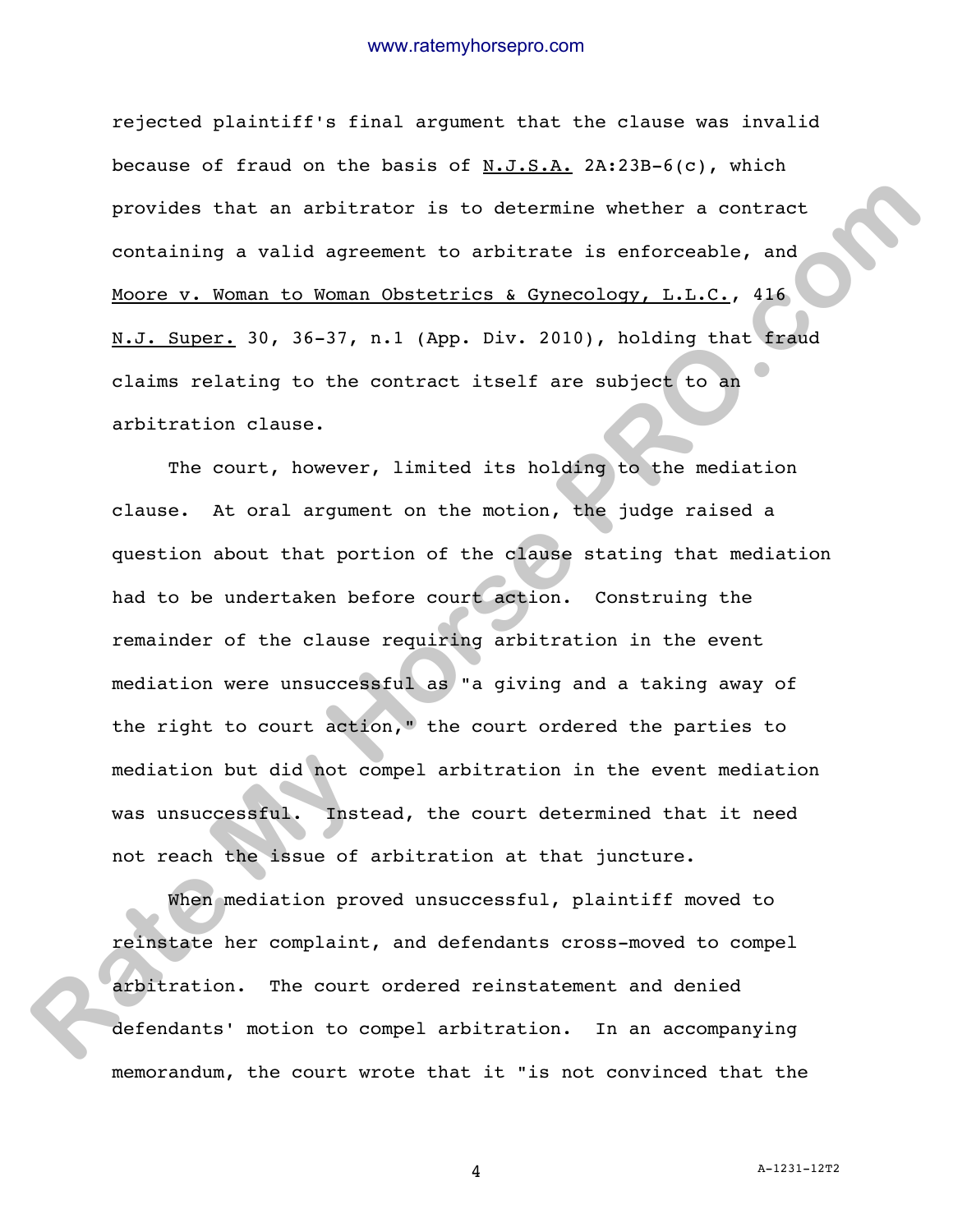contract language is unambiguous." Although noting the express requirement of binding arbitration in the event mediation were not successful, the court found that the earlier reference to "court action" made the clause misleading and did not clearly mandate arbitration. This appeal followed.

 We review the denial of a motion to compel arbitration de novo. Frumer v. Nat'l Home Ins. Co., 420 N.J. Super. 7, 13 (App. Div. 2011). The construction of contract language is generally a question of law unless its meaning is unclear and turns on conflicting testimony. Bosshard v. Hackensack Univ. Med. Ctr., 345 N.J. Super. 78, 92 (App. Div. 2001). Because the issue involves solely one of contractual construction and does not depend on the trial court's assessment of the credibility of any witness, we owe no special deference to the court's assessment of the language. Manalapan Realty, L.P. v. Twp. Comm. of Manalapan, 140 N.J. 366, 378 (1995). not successful, the court found that the earlier reference to<br>"court action" made the clause misleading and did not clearly<br>mandate achitration. This appeal followed.<br>We review the denial of a motion to compal arbitration

 It is axiomatic that contract provisions are to be "read as a whole, without artificial emphasis on one section, with a consequent disregard for others." Borough of Princeton v. Bd. of Chosen Freeholders of Mercer, 333 N.J. Super. 310, 325 (App. Div. 2000), aff'd, 169 N.J. 135 (2001). "Literalism must give way to context." Ibid. We cannot read the "Mediation and Arbitration" clause of these agreements, in light of those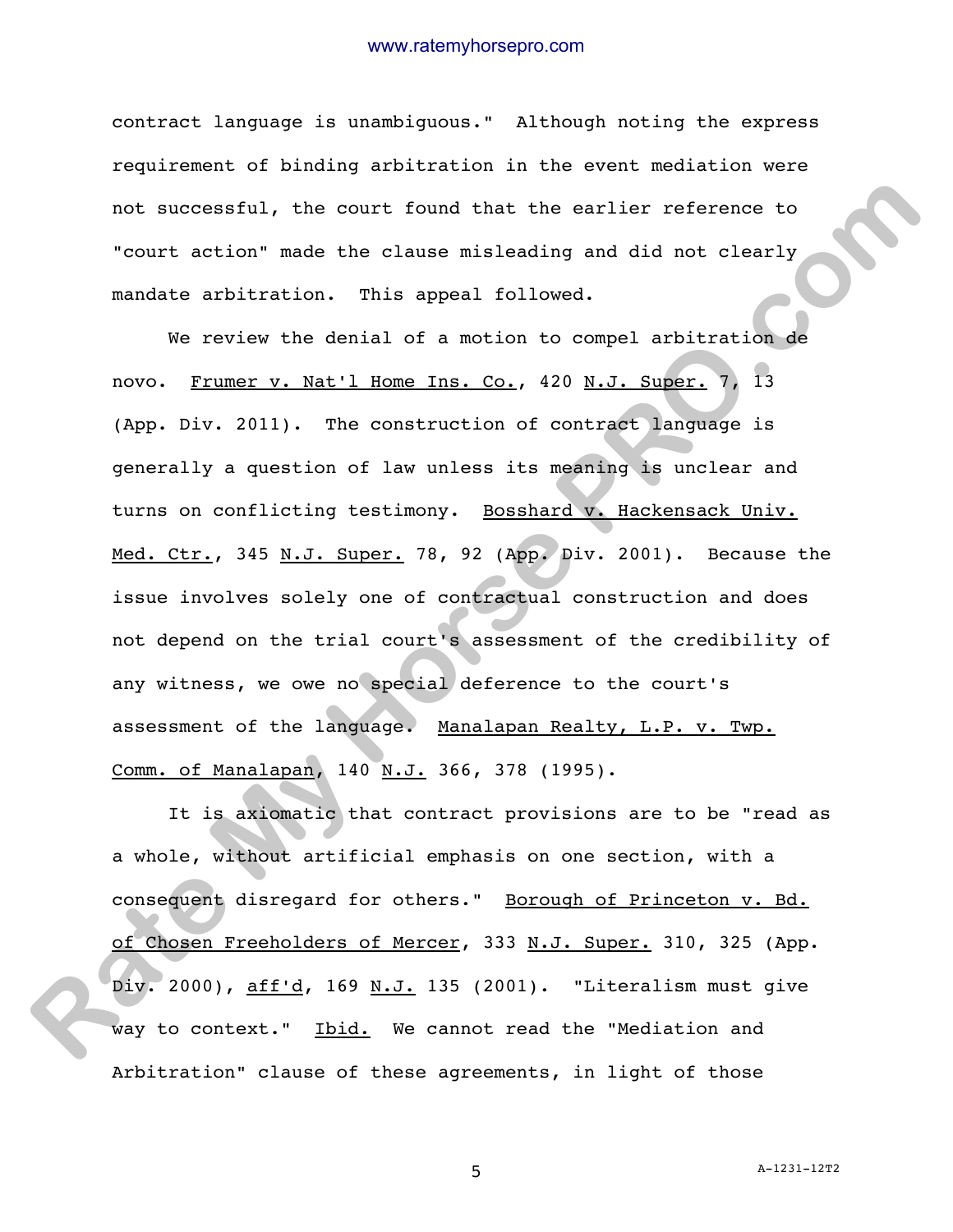principles, as ambiguous in its intent that both mediation and arbitration were to precede any court action.

 Reading the clause as a whole, it seems clear to us that the parties designed a two-stage ADR process that was to begin with mediation and proceed to mandatory arbitration in the event mediation proved unsuccessful. This general design must be "kept in view in ascertaining the sense of particular terms." Krosnowski v. Krosnowski, 22 N.J. 376, 387 (1956). Although the first line of the "Mediation and Arbitration" clause states only that the parties agree to go to mediation "before either party resorts to court action," the remainder of the clause, and specifically those portions stating that the parties will go to binding arbitration under the auspices of EDRS, the same organization overseeing the mediation, within thirty days of EDRS's declaration of impasse, makes plain that mediation and arbitration were but two parts of a single ADR process. Because a subsidiary provision of a contract should be interpreted so as not to conflict with its dominant purpose, ibid., we cannot read the deferral of court action as limited to only the first stage of what the parties clearly intended to be an integrated twostage process ending in arbitration. Reading the clause as a whole, it seems clear to us that<br>the parties designed a two-stage ADR process that was to begin<br>with mediation and proceed to mandatory arbitration in the evant<br>mediation proved unsuccessful. This g

Our construction of the language as compelling both mediation and arbitration is more in keeping with the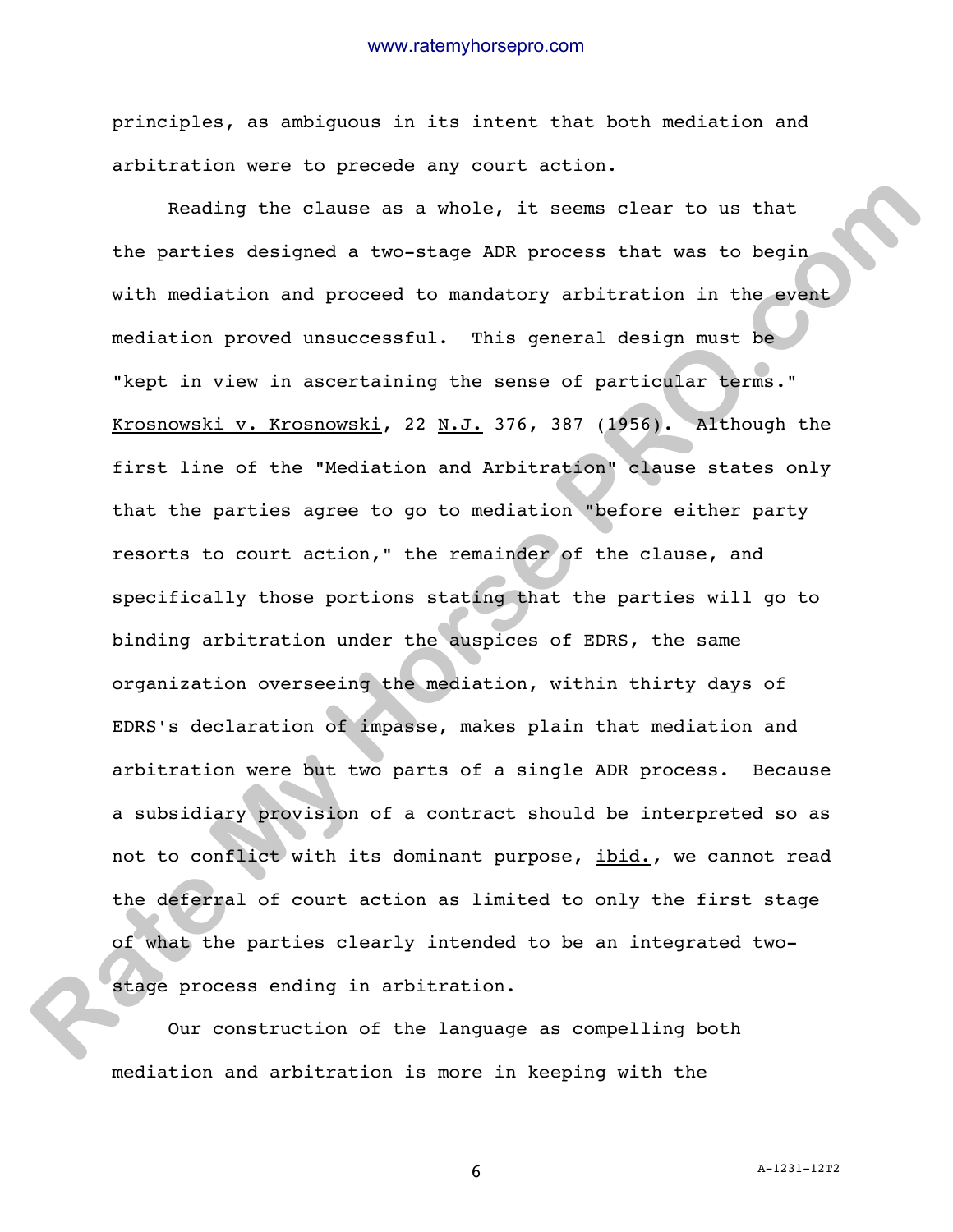interpretive principle that greater regard is to be given to the clear intent of the parties than to any particular word which they may have used in expressing their intent. Id. at 387-88. It is also more in harmony with our State's strong policy of liberal enforcement of arbitration agreements. Marchak v. Claridge Commons, Inc., 134 N.J. 275, 282 (1993); Kalman Floor Co. v. Jos. L. Muscarelle, Inc., 196 N.J. Super. 16, 27 (App. Div. 1984), aff'd, 98 N.J. 266 (1985). Further, these transactions between citizens of different states for the sale of fractional interests in two international dressage horses would appear to come within the broad reach of the Federal Arbitration Act (FAA), 9 U.S.C.A. §§ 1-16. See Citizens Bank v. Alafabco, Inc., 539 U.S. 52, 55-56, 123 S. Ct. 2037, 2039-40, 156  $L. Ed.$  2d 46, 51 (2003). Congress's intent in enacting the FAA was "to abrogate the then-existing common law rule disfavoring arbitration agreements 'and to place arbitration agreements upon the same footing as other contracts.'" Martindale, supra, 173 N.J. at 84 (quoting Gilmer v. Interstate/Johnson Lane Corp., 500 U.S. 20, 24, 111 S. Ct. 1647, 1651, 114 L. Ed. 2d 26, 36 (1991)). The federal cases "strongly hold that ambiguities in agreements are to be resolved in favor of arbitration." Yale Materials Handling Corp. v. White Storage they may have used in expressing their intent. <u>Id.</u> at 387-88.<br>It is also more in harmony with our state's strong policy of<br>liberal onforcement of arbitration agreements. <u>Marchak v.</u><br>Co. v. Jos. I. Muscarelle, Inc., 134